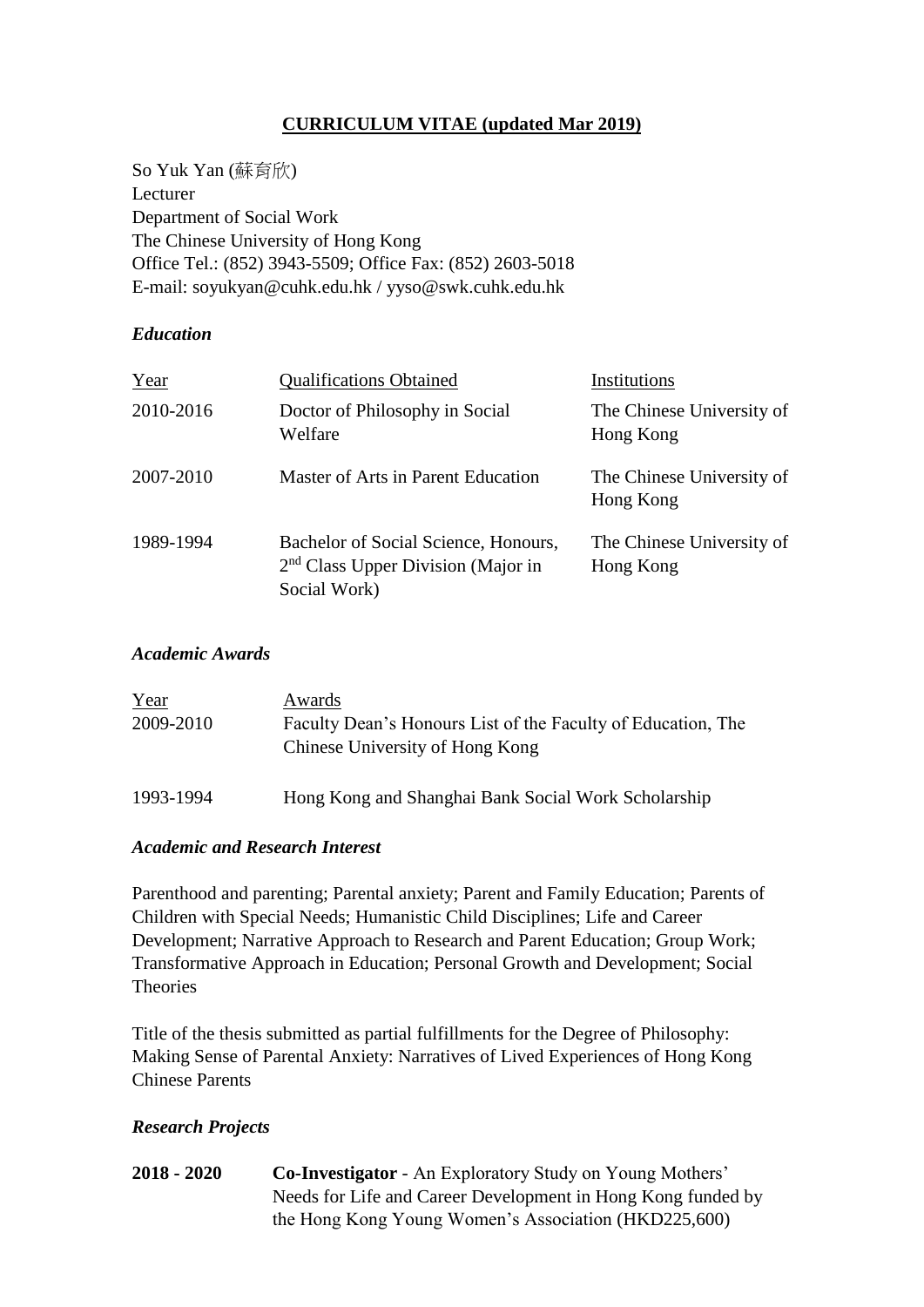## *Publications*

To, S.M., Lam, C.M., **So, Y.Y.** (2019). A Qualitative Study of Rural-To-Urban Migrant Chinese Mothers' Experiences in Mother-Child Interactions and Self-Evaluation. Applied Research Quality Life. Published Online: 15 Jan 2019. doi: 10.1007/s11482-019-9704-x

To, S.M., **So, Y.Y.**, Kwok, C.M. (2018). Meaning-Making of Motherhood among Rural-to-Urban Migrant Chinese Mothers of Left-Behind Children. *Journal of Child and Family Studies*, doi: 10.1007/s10826-018-1169-2 (SSCI; IF in 2017: 3.596, 5 Year-IF in 2017: 1.397, Ranking: 23/46 (Q2) in Family Studies; 52/73 (Q3) in Psychology, Developmental; 87/142 (Q3) in Psychiatry)

To, S.M., Kwok, C.M., **So, Y.Y.,** Yan, M.W. (2018). Parent Education for Migrant Mothers of Left-Behind Children in China: A Pilot Randomized Controlled Trial. *Family process,* Published Online: 13 Jun 2018, doi: 10.1111/famp.12369

(SSCI; IF in 2017: 3.116, 5 Year-IF in 2017: 3.13, Ranking: 2/46 (Q1) in Family Studies; 28/127 (Q1) in Psychology, Clinical)

To, S.M., **So, Y.Y.**, Iu Kan, S.M., Tsoi, K.W., & Chan, T.S. (2018). Supporting parents in late modernity through parent education: A mixed methods study in Hong Kong. *Journal of Social Work, 18*(2), 164-184 (SSCI; IF in 2017: 1.09, 5 Year-IF in 2017: 1.325, Ranking: 20/42 (Q2) in Social Work)

To, S.M., **So, Y.Y.**, & Chan, T.S. (2014). An exploratory study on the effectiveness and experience of a parent enhancement group adopting a narrative approach. *Journal of Social Work, 14*(1), 41-61 (SSCI; IF in 2017: 1.09, 5 Year-IF in 2017: 1.325, Ranking: 20/42 (Q2) in Social Work)

#### *Conference Presentation*

**So. Y. Y.** (2018). Making Sense of Parental Anxiety - Narratives of Lived Experiences of Hong Kong Chinese Parents. Symposium Session: Parenting and Family Quality of Life. 16<sup>th</sup> International Society of Quality-of-Life Studies (ISQOLS) Annual Conference. Hong Kong.

To, S. M., **So. Y. Y.** & Wong, V. (2018). Parenting As a Risky Venture: A Narrative Analysis of the Parental Experience in Non-Engaged Youth's Life and Career Development. XIX ISA World Congress of Sociology, Toronto.

To, S.M. & **So. Y. Y.** (2016) Parental Experience in Non-engaged Youth's Career and Life Development: Implications for Practice CLAP for Youth @ JC 2016